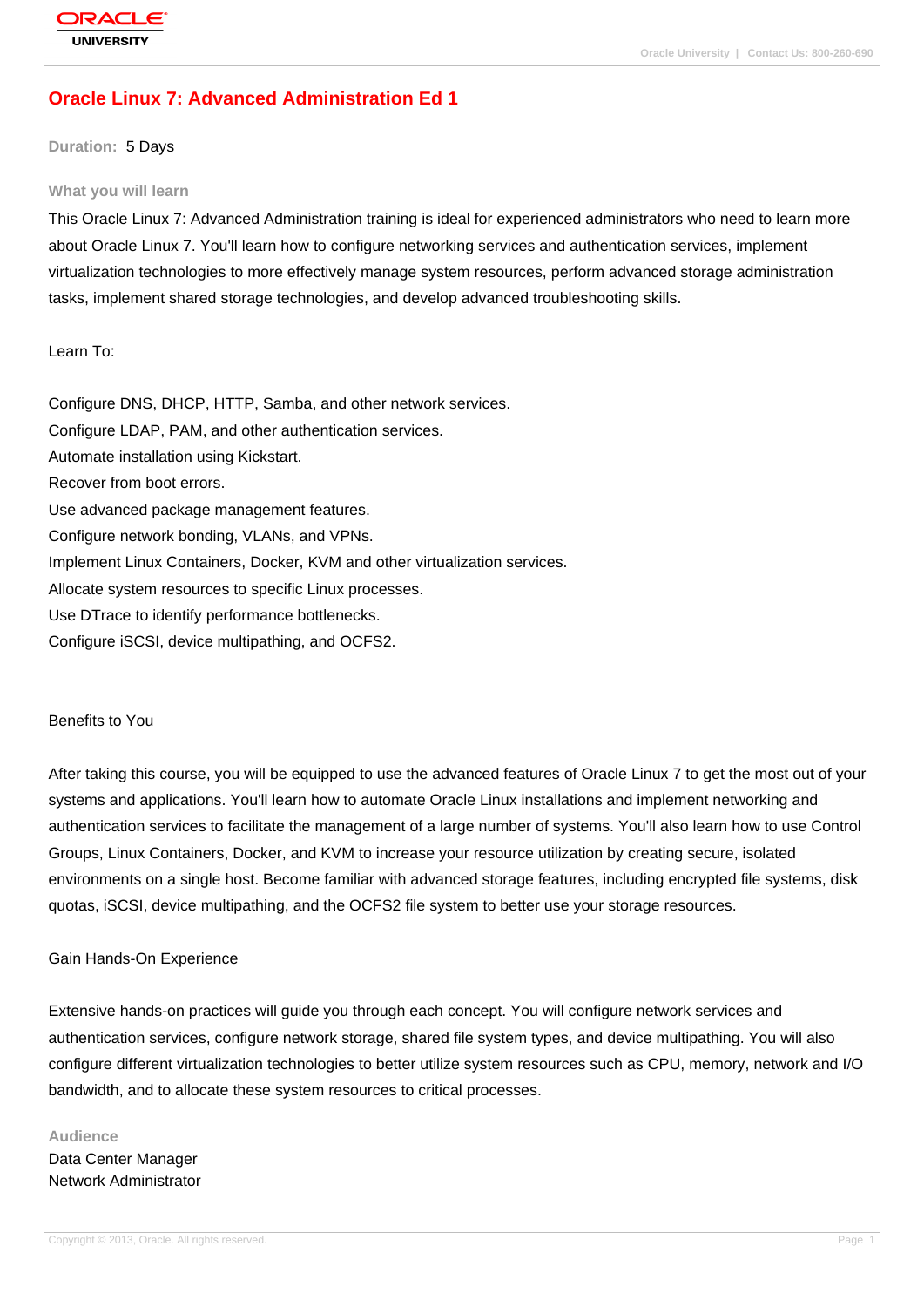Support Engineer System Administrator System Integrator

#### **Related Training**

#### Required Prerequisites

Student should be able to Install Oracle Linux 7

Students should be knowledgeable with Disk partitioning and creation and maintenance of Linux file systems & Software package installation

Students should be knowledgeable with User and Group administration & Security administration using firewalld

Students should be knowledgeable with the systemd system & service manager and Network interface configuration files and network configuration

Oracle Linux 7: System Administration Ed 1

Suggested Prerequisites Oracle Linux 5 & 6 Advanced Administration

Oracle Linux 5 & 6 System Administration

**Course Objectives** Configure server virtualization with KVM

Configure network addressing and authentication services

Configure Apache web services

Automate installation using Kickstart

Configure resource management using Control Groups (cgroups)

Configure operating system-level virtualization with Linux Containers (LXC)

Configure application containers with Docker

Configure iSCSI shared storage

Configure Device Mapper Multipathing

Create Udev rules for persistent device naming

Configure a shared disk cluster file system using Oracle Cluster File System Version 2 (OCFS2)

Collect and analyze core dumps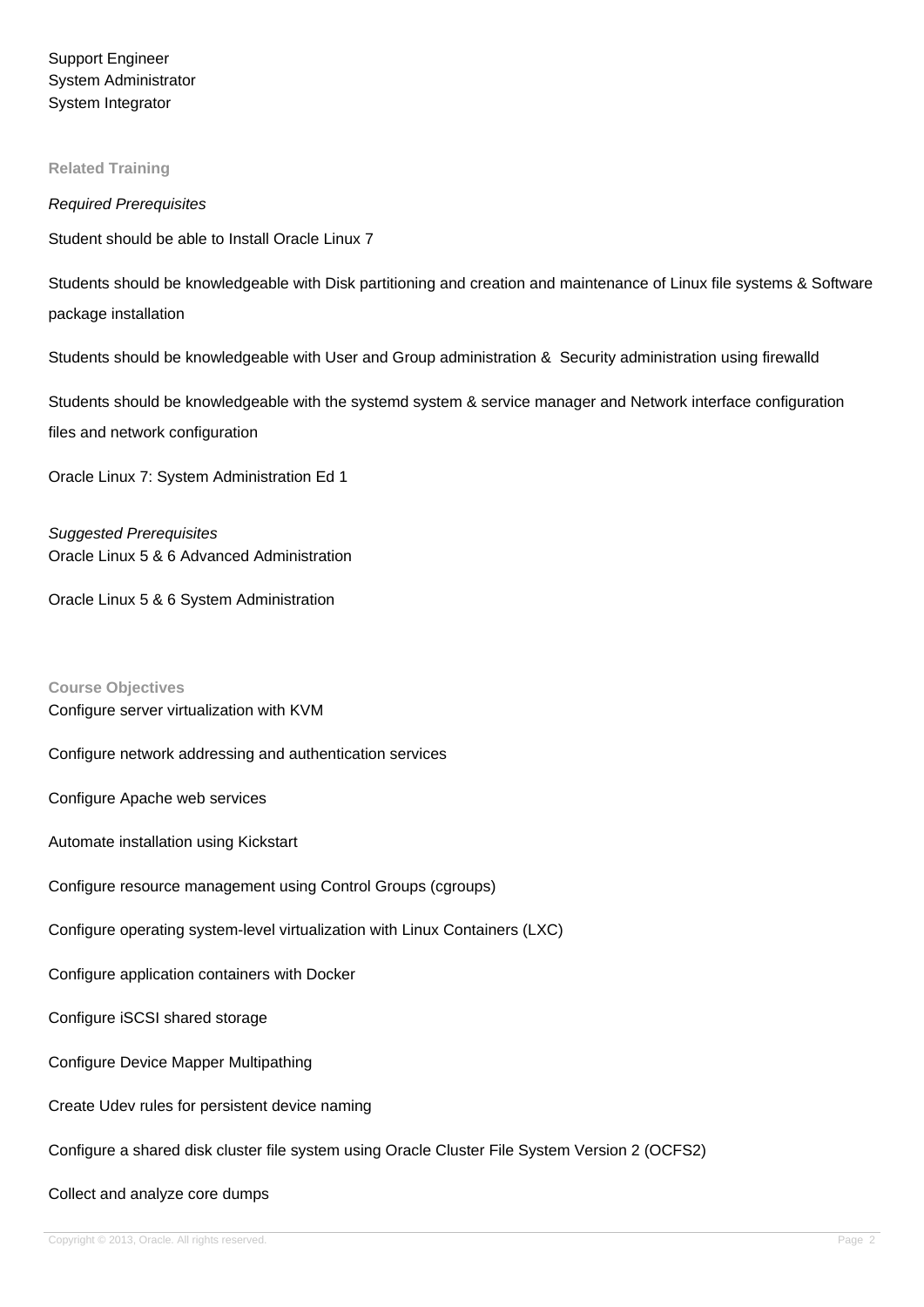Explore your system using Dynamic Tracing (DTrace)

Configure and use SELinux

Perform advanced software package management

**Course Topics**

## **Course Introduction**

Virtualization Elements of course environment Course structure

## **Network Addressing and Name Services**

Introduction to DHCP Configuring a DHCP server Configuring a DHCP client Introduction to DNS DNS Nameserver types Configuring a DNS Cache-Only Nameserver Configuring an Authoritative Nameserver Querying a DNS Nameserver

## **Authentication and Directory Services**

Introduction to authentication and directory services Configuring LDAP authentication Configuring Winbind authentication Configuring Kerberos authentication Configuring IPA Identity Management and Authentication Services Configuring SSSD services and domains

## **Pluggable Authentication Modules (PAM)**

Introduction to PAM PAM Configuration Files PAM Authentication Modules PAM Module Types PAM Control Flags PAM implementation examples

## **Web and Email Services**

Introduction to the Apache HTTP server Configuring Apache Email Program Classifications Email Protocols Postfix SMTP Server Sendmail SMTP Server Configuring Sendmail on a Client

# **Installing Oracle Linux by using Kickstart**

Introduction to the Kickstart installation method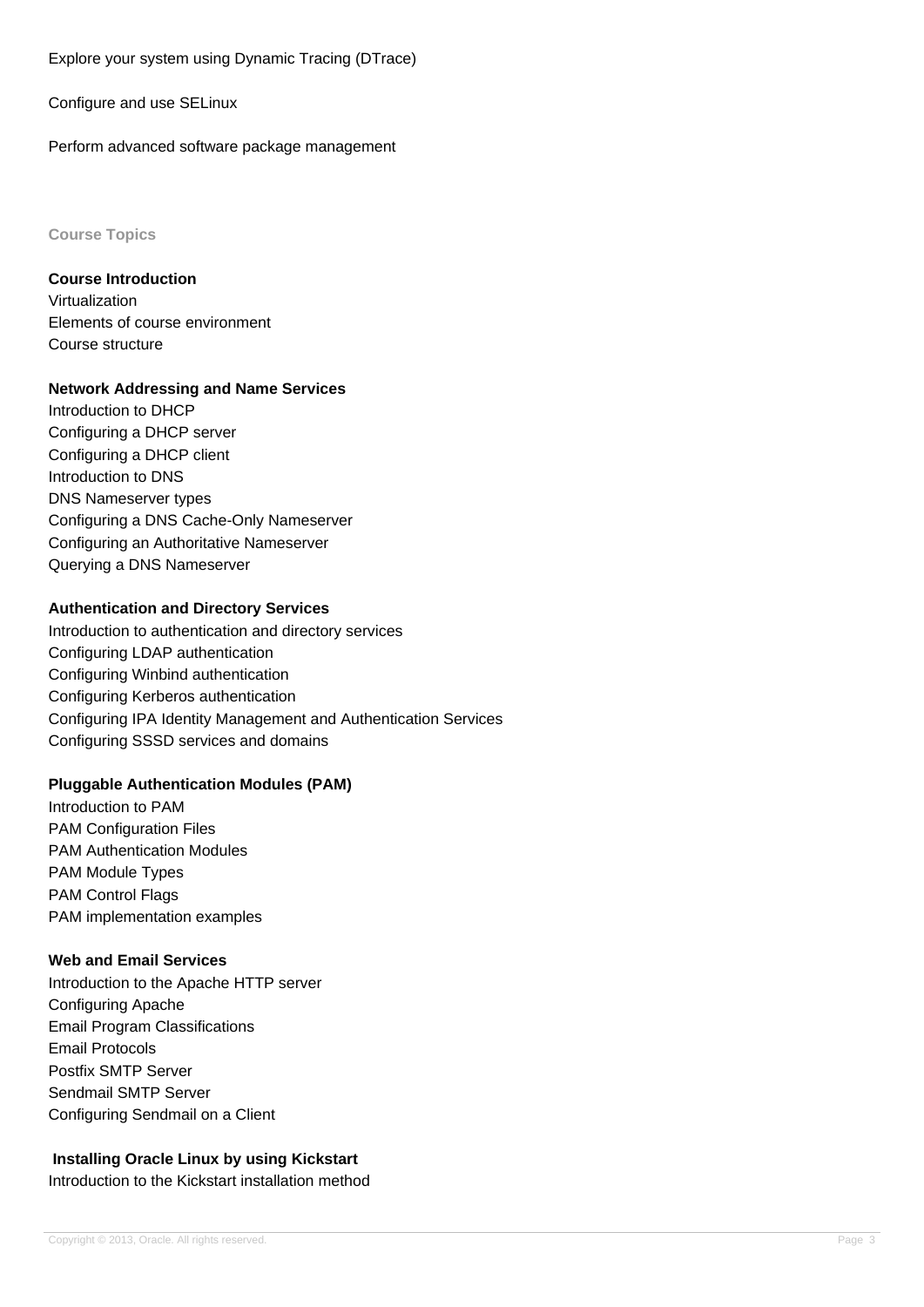Creating the the Kickstart file Starting a Kickstart installation Booting into Rescue mode to correct boot problems

# **Samba Services**

Introduction to Samba Samba Server Configuration Samba Server Types Accessing Linux Shares from Windows Accessing Windows Shares from Linux

## **Advanced Software Package Management**

Software Management with RPM and Yum Performing a binary RPM build Performing package maintenance with Yum Managing the Yum cache and Yum history Installing and use Yum plug-ins Using the PackageKit GUI

# **Advanced Storage Administration**

Creating Access Control Lists (ACLs) Enabling Disk Quotas Configuring Encrypted Block Devices Using kpartx Introduction to udev Creating udev rules

## **Advanced Networking**

Introduction to Network Bonding Configuring Network Bonding Introduction to VLANs Configuring VLANs Introduction to VPNs Configuring a Site-to-Site VPN

## **OCFS2 and Oracle Clusterware**

Introduction to OCFS2 Configuring OCFS2 OCFS2 Tuning and Debugging Introduction to Oracle Clusterware

## **iSCSI and Multipathing**

Introduction to iSCSI Configuring iSCSI Targets Configuring iSCSI Initiators Introduction to Device Mapper Multipathing Configuring iSCSI Multipathing

# **Managing Resources with Control Groups (cgroups)**

Introduction to Control Groups Control Group Implementation in Oracle Linux 7 systemd slice units